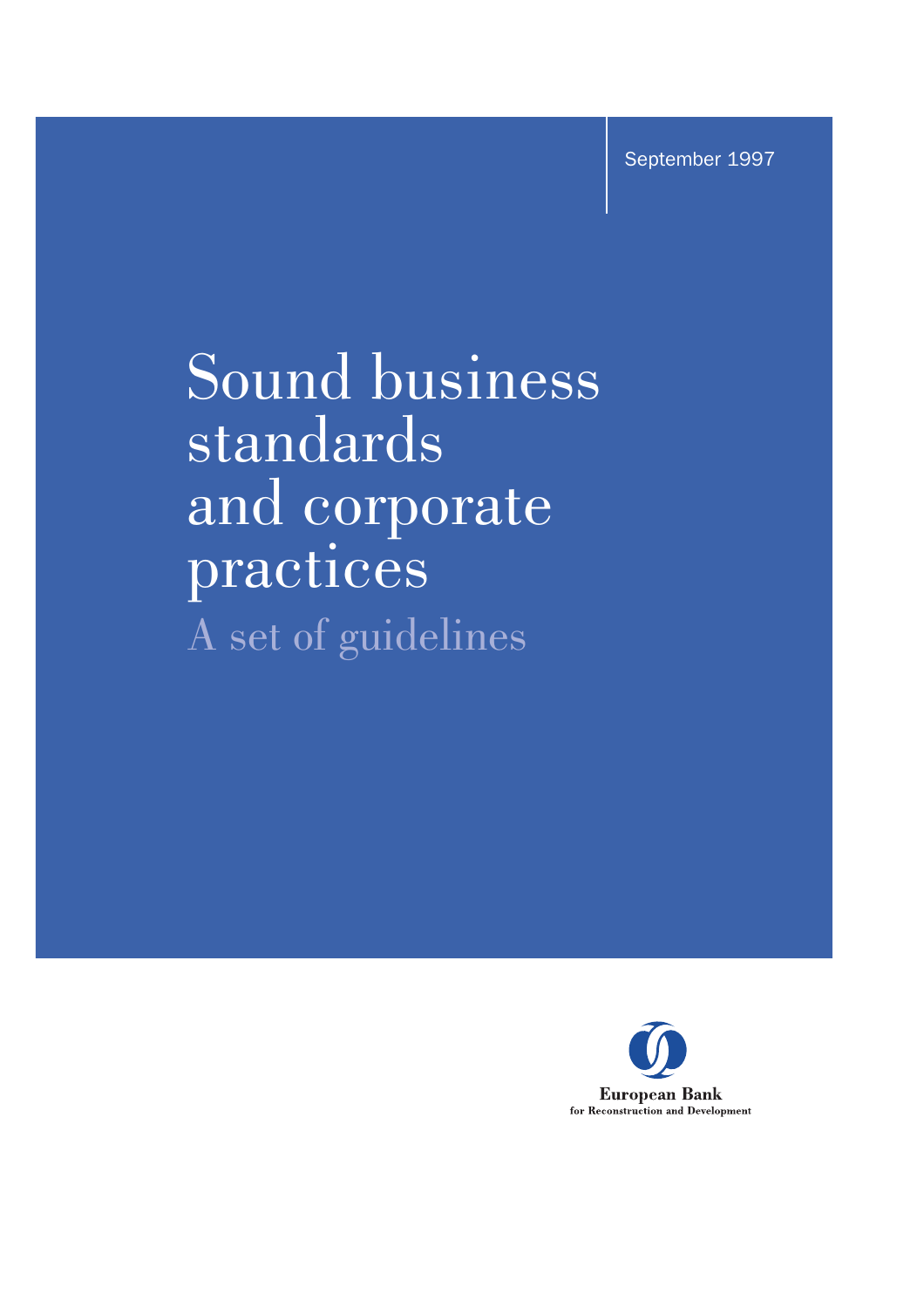# Foreword

A draft of this document was prepared by the European Bank for Reconstruction and Development (EBRD) with the assistance of Coopers & Lybrand for a seminar on Sound Business Standards and Corporate Practices held in London on Sunday 13 April 1997 during the Annual Meeting of the EBRD. A number of leading business people, lawyers and other practitioners active in central and eastern Europe participated in various panels, presentations and discussions.

Panellists and other participants at the seminar agreed that it was important to promote sound business standards and corporate practices for companies in the EBRD's countries of operations. The enclosed guidelines were broadly endorsed by the seminar participants and reflect their comments.

> © European Bank for Reconstruction and Development, 1997

One Exchange Square London EC2A 2EH United Kingdom

This publication was prepared by Bank staff with input from third parties. It is not an official policy document of the EBRD.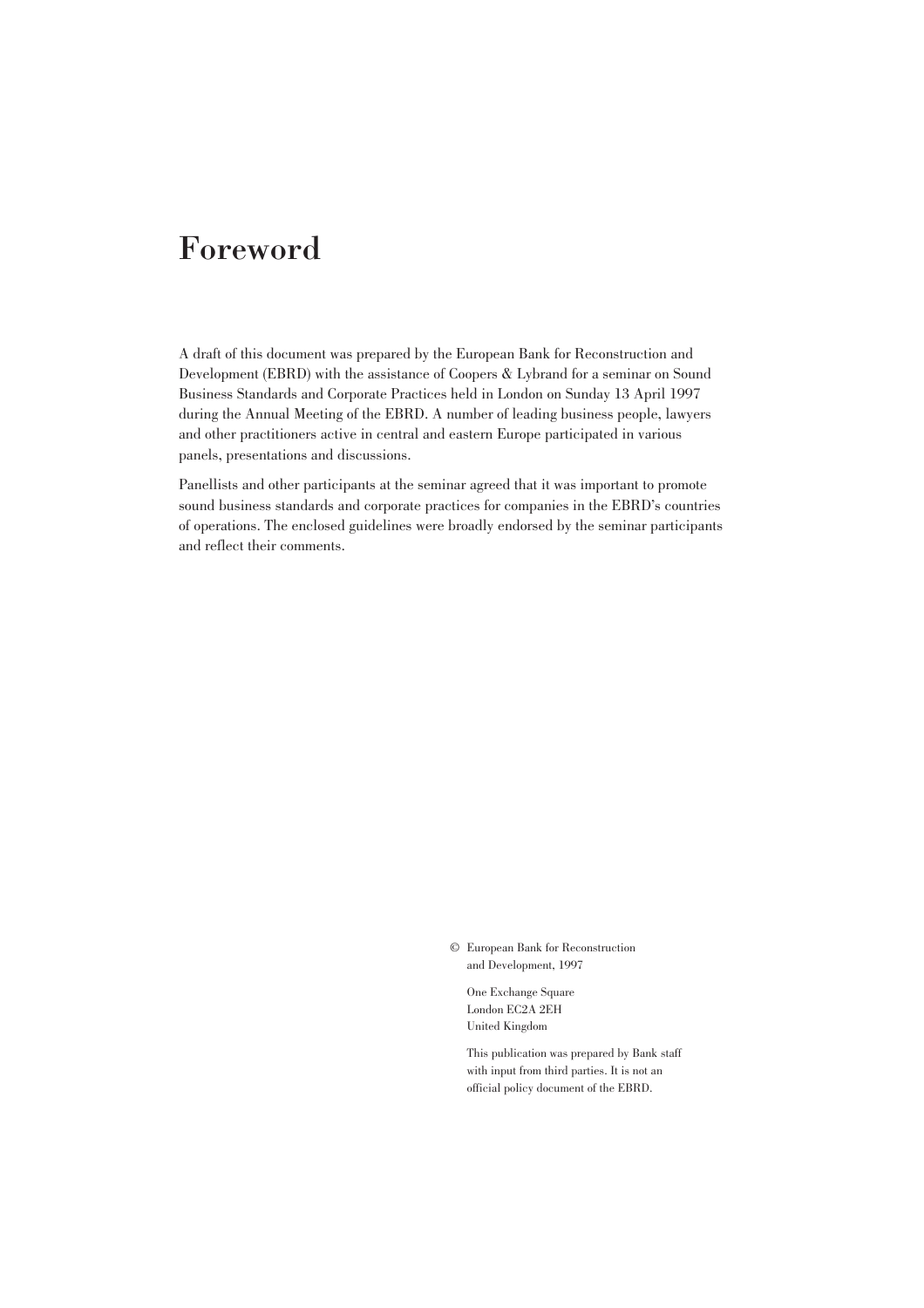# **Contents**

| Why guidelines?                                                                        | $\mathbf{2}$             |
|----------------------------------------------------------------------------------------|--------------------------|
| <b>Relationship with customers</b>                                                     | $\bf{2}$                 |
| Relationship with shareholders - corporate governance                                  | 3                        |
| <b>Relationship with employees</b>                                                     | $\bf{4}$                 |
| <b>Relationship with suppliers</b>                                                     | $\bf{5}$                 |
| <b>Relationship with the community</b>                                                 | 6                        |
| Relationship with government and local authorities                                     | 6                        |
| <b>Proper checks and balances</b>                                                      | $\overline{\mathcal{C}}$ |
| Creation of a culture that fosters sound business standards<br>and corporate practices | 8                        |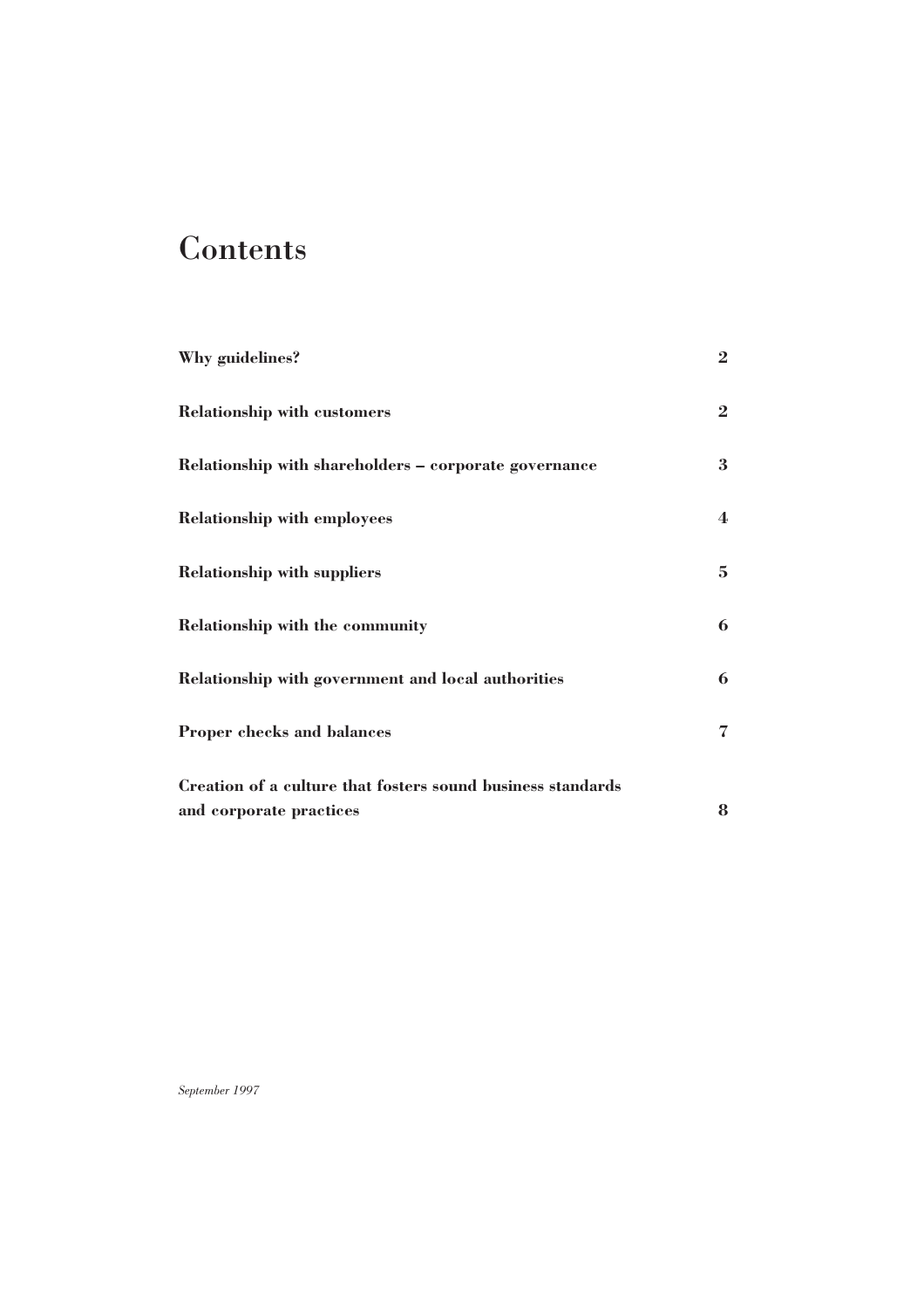### Why guidelines?

The success of a company in the long term depends not only on having a sound strategy, competent management, valuable assets and a promising market. Success also hinges on the company maintaining a sound relationship with the various constituencies on which it depends: customers, shareholders, lenders, employees, suppliers, the community in which it operates, government and local authorities. Lenders and investors who take a long-term view, before entrusting their money to a company, will want to satisfy themselves that it has a sound and stable relationship with these constituencies. This will feature as an integral part of their due diligence exercise before they make their commitments.

Sound and stable relationships depend on sound practices, behaviour and standards. Thus the long-term success of a company and its ability to attract capital depends on establishing and meeting these standards. The purpose of this set of guidelines, which has been developed by the EBRD with the assistance of Coopers & Lybrand, is to articulate these standards and thus help companies understand some of the broader concerns that reputable lenders and investors have when considering a potential loan or investment opportunity. For the EBRD, it is essential that clients address these concerns and be committed to sound business standards and corporate practices.

While these guidelines apply across the board, they need, of course, to be elaborated on a country-by-country and case-by-case basis to take into account

applicable laws, regulations and other specific circumstances (such as the size of the company). These guidelines are not intended to be a full statement of investment criteria.

In economies where legal and fiscal systems are in a state of flux and where a consensus has yet to develop on the business standards that are immediately achievable, it will be difficult for all companies to apply, at once, each and every one of the following guidelines. It is important, however, for companies to understand clearly the kind of standards to aim for and to be committed to achieving them.

### Relationship with customers

A loyal customer base is essential for the success of any company. It is thus up to the company to gain the loyalty of its customers through commitment to quality and value for money. Lenders and investors thus expect from companies in which they invest a genuine commitment to:

- provide products or services of a consistent quality at competitive prices;
- deal with customers in a transparent way and furnish them with reliable information on the goods and services provided;
- focus on all dimensions of the service to customers, including overall reliability of service, meeting of deadlines, prompt handling of complaints and proactive processes to gather and act upon customer feedback. Many companies around the world have successfully put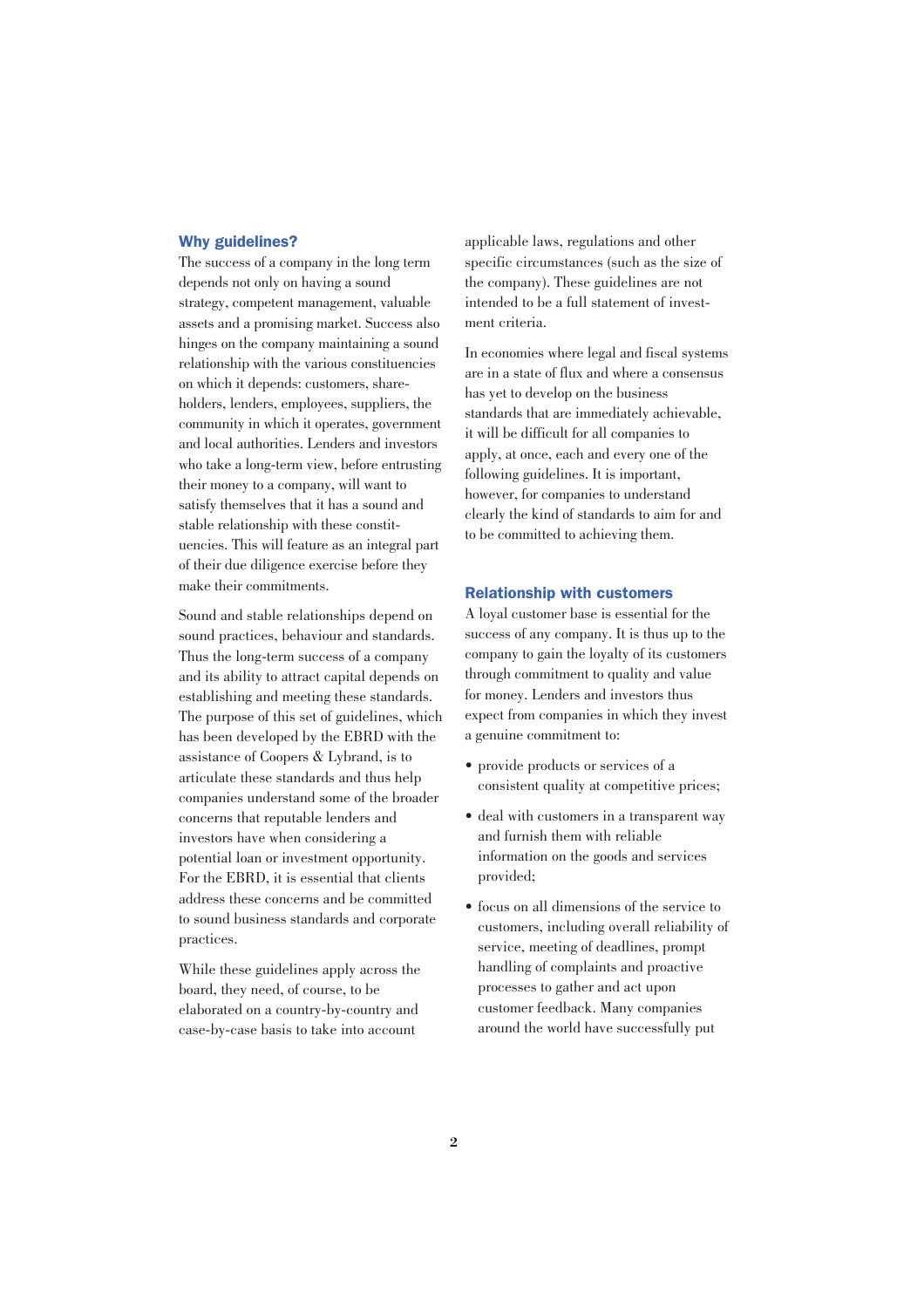in place Total Quality Management Programmes, which serve as good models of best practice in this field; and

• develop relationships with customers with a long-term perspective and refrain from abusing a favourable bargaining position for the maximisation of shortterm gains.

## Relationship with shareholders – corporate governance

The shareholders are the owners of the company. The relationship between management bodies and shareholders is thus critical. It is essential for investors, and also for lenders, to understand clearly and to be satisfied with the manner in which shareholders can oversee the performance of the management and participate in key decisions. This is the core aspect of "corporate governance", which refers to the way a company is "governed".

Sound principles of corporate governance include the following:

- setting out in legal form in the company charter the roles and responsibilities of management bodies and shareholders;
- the existence of a transparent shareholding structure with disclosure of the voting rules and of the beneficial ownership of major blocks of shares. Inadequate information about the identity of large shareholders would lead to fears about possible connections with criminal elements, which would clearly disqualify companies from obtaining

investment or loans from reputable sources. It would also make it more difficult for shareholders to monitor situations where certain shareholders might have specific objectives that are at odds with those of other shareholders;

- respect for the right of minority shareholders to be protected against share dilution (e.g. through capital increases from which some shareholders are excluded) or other loss of value (e.g. through transfer pricing with connected companies);
- procedures for the protection of the integrity of the shareholders' registry;
- systematic and open communication with shareholders through the provision of properly audited accounts, information about the progress of the company and explanations of the major decisions taken by management in the form of an Annual Operational and Financial Review included in the Annual Report;
- providing shareholders with adequate information on matters to be decided by them which, in the case of public companies, includes observance of the precise rules (proxy and other) that govern the holding of, and decision making at shareholders' meetings;
- clearly established and well-understood division of authority between the various governing bodies of the company, i.e. Executive Management, Board of Directors<sup>1</sup> and Shareholders' Assembly.

While this division of authority will vary in each case, the Board of Directors

*<sup>1</sup> By Board of Directors we refer to the Main Board and/or to the Supervisory Board (if applicable). We do not include Executive Management Boards which consist only of full-time employees of the company.*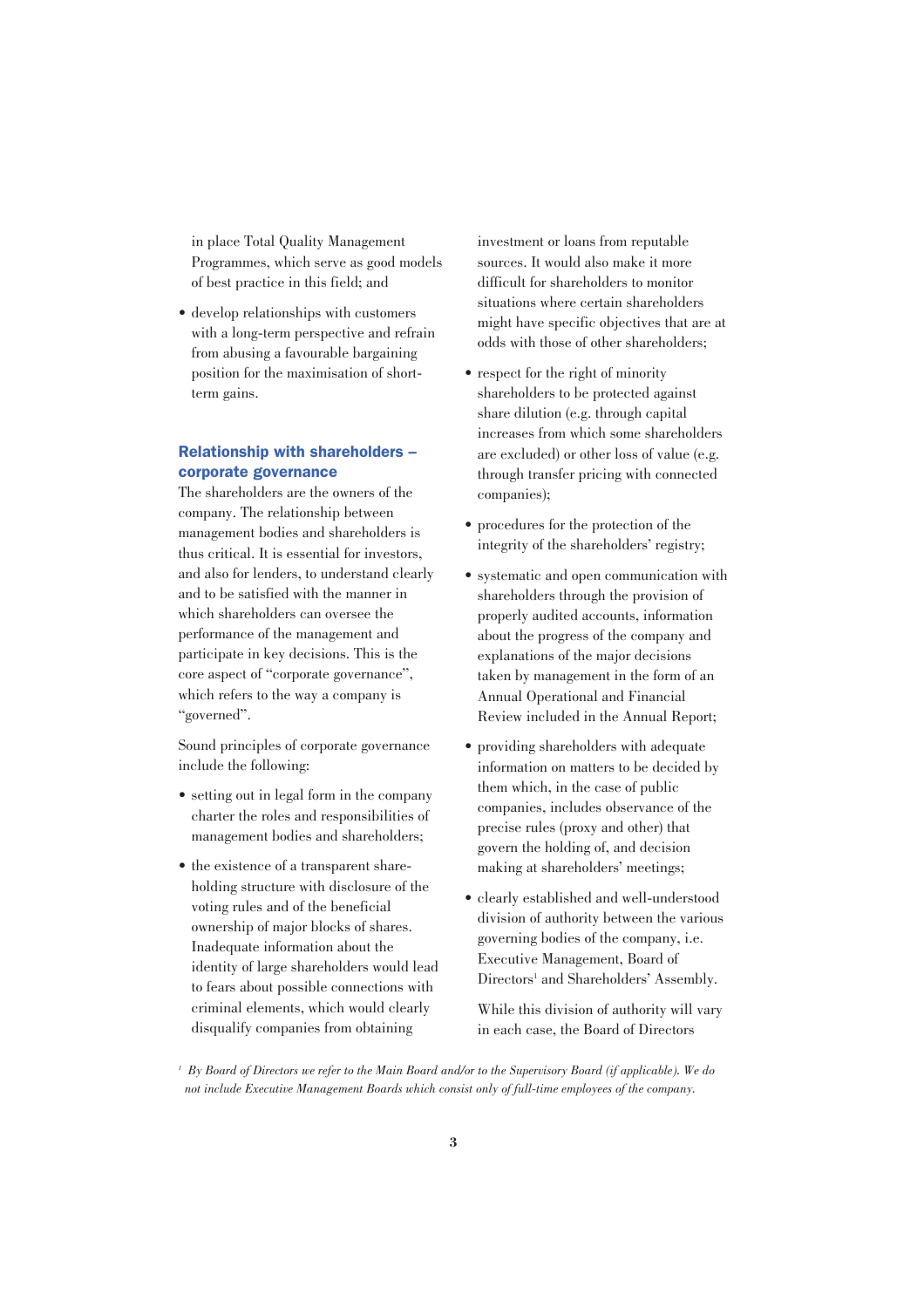should typically be responsible for:

- the selection of the Chief Executive and the monitoring of his or her performance;
- directing the strategy and assessing the general conduct of the business;
- approving major transactions;
- endorsing the financial statements prior to submission to the Shareholders' Assembly;
- providing recommendations to shareholders on issues on which they have to vote; and
- monitoring the financial resources of the company to ensure that the company does not continue to trade if it is becoming insolvent.

The typical role of the Shareholders' Assembly is to:

- elect Directors to sit on the company's Board;
- approve the company's accounts;
- appoint the auditors;
- approve changes to the charter and major decisions involving a reorganisation in the company or a change in its activities; and
- approve the payment of dividends (although interim payments can often be approved by the Board only).
- a well-functioning Board with Directors who have the skills, the time and the access to information needed to discharge their responsibilities

effectively. In the case of larger companies, independent committees of the Board with clear responsibility for matters such as overseeing the preparation of financial statements and deciding on management compensation and contract terms will often be appropriate;

- a Board of Directors that is acting in a fiduciary capacity on behalf of the entire shareholding and that, in the case of public companies, includes a sufficient number of Directors who are truly independent from the Executive Management. Companies need to address concerns that may arise when government officials or representatives are appointed as Directors. Directors should be elected for a strict term of office (which can be renewed); and
- a policy of disclosure of personal financial interest of Board members in companyrelated transactions and other conflict-ofinterest situations as well as a policy of non-involvement of Directors with a personal interest in matters to be decided.

#### Relationship with employees

Companies have an important responsibility towards their employees. While there are profound cultural and social differences from country to country with respect to this issue, there are a number of basic principles that typically guide the attitudes of successful companies towards their employees: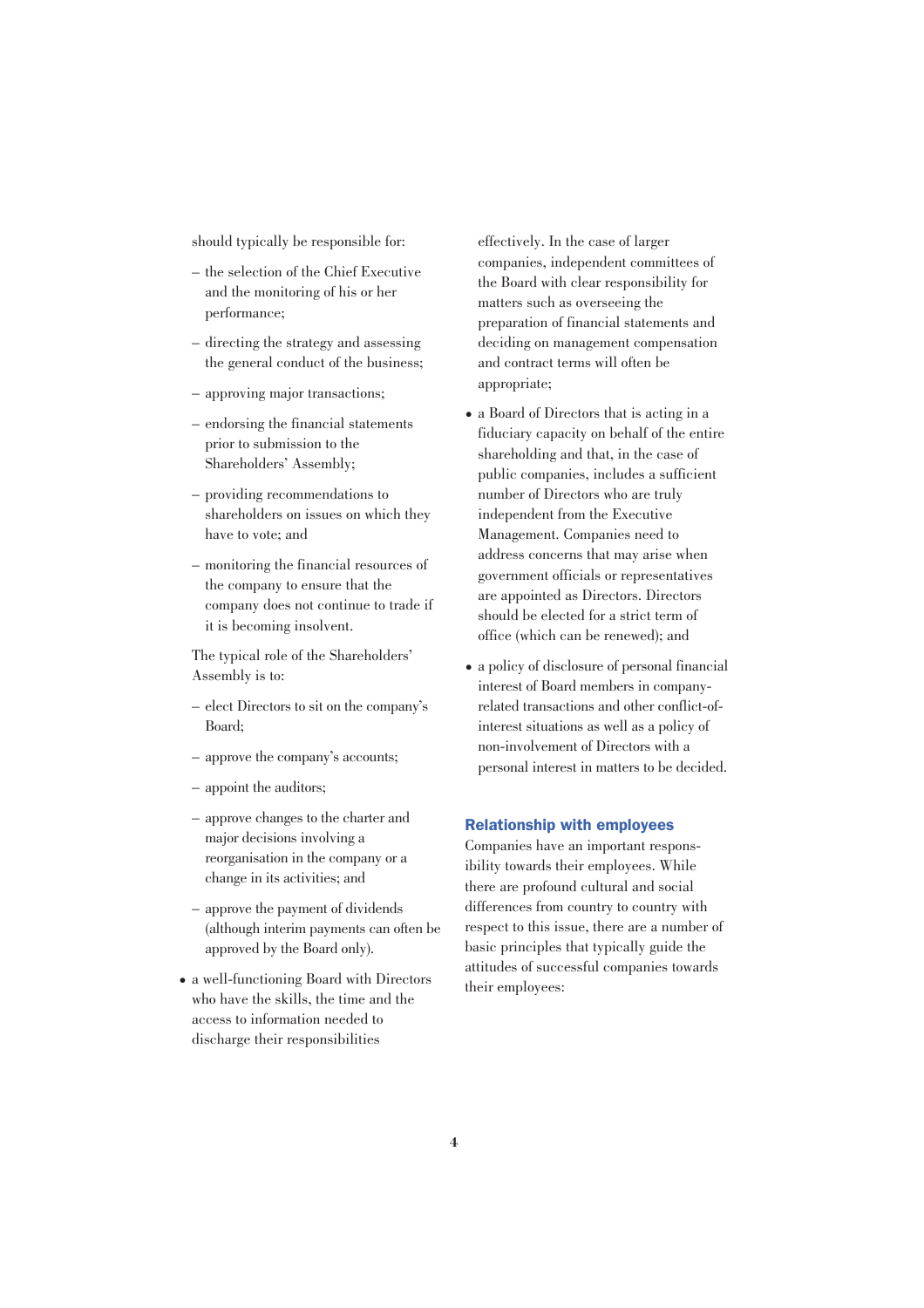- due regard to labour laws;
- commitment to adequate standards of worker health and safety;
- a policy of non-discrimination in the recruitment, compensation and promotion of employees;
- respect for the right of workers to participate in union activity;
- effective systems for consultation with employees on employment conditions and other issues that will affect them directly in the workplace;
- clearly stated and transparent policies relating to compensation, benefits, promotions and other employment conditions; and
- concern for employees' long-term welfare, evidenced by diligent payment of necessary or voluntarily committed company contributions to employee pension plans and by the strict protection of the integrity of any company-sponsored plans through the separation of assets owned by the pension plan from those on the company balance sheet and through the use of independent trustees for the management of pension plan assets.

These guidelines should not be construed as limiting the right of enterprises and their management to enforce discipline among the labour force and to terminate the employment of redundant workers in accordance with local laws (e.g. on consultation, notification periods and severance pay). It is necessary for the survival of companies that the management is able to exercise this prerogative.

## Relationship with suppliers

Many companies depend crucially on their suppliers and on their suppliers' ability and willingness to provide reliable support. Thus, fairness and transparency in dealing with suppliers is an essential element of sound corporate practice as it creates the conditions that enhance the loyalty and efficiency of suppliers. Therefore, companies must:

- have clear and transparent purchasing policies;
- severely sanction those employees found to be receiving bribes;
- avoid doing business with suppliers, be they local or foreign, who attempt to divert the purchasing process to their own benefit;
- maintain arm's-length relationships with suppliers, in particular those connected through ownership links. In such cases, they should refrain from transfer pricing arrangements where prices do not reflect the real value of the goods and services provided but are set to benefit certain parties (such as those connected through ownership links) to the detriment of other shareholders, lenders or other interested parties;
- be committed to paying suppliers promptly; and
- refrain from purchasing materials whose trade is banned by international environmental and other conventions.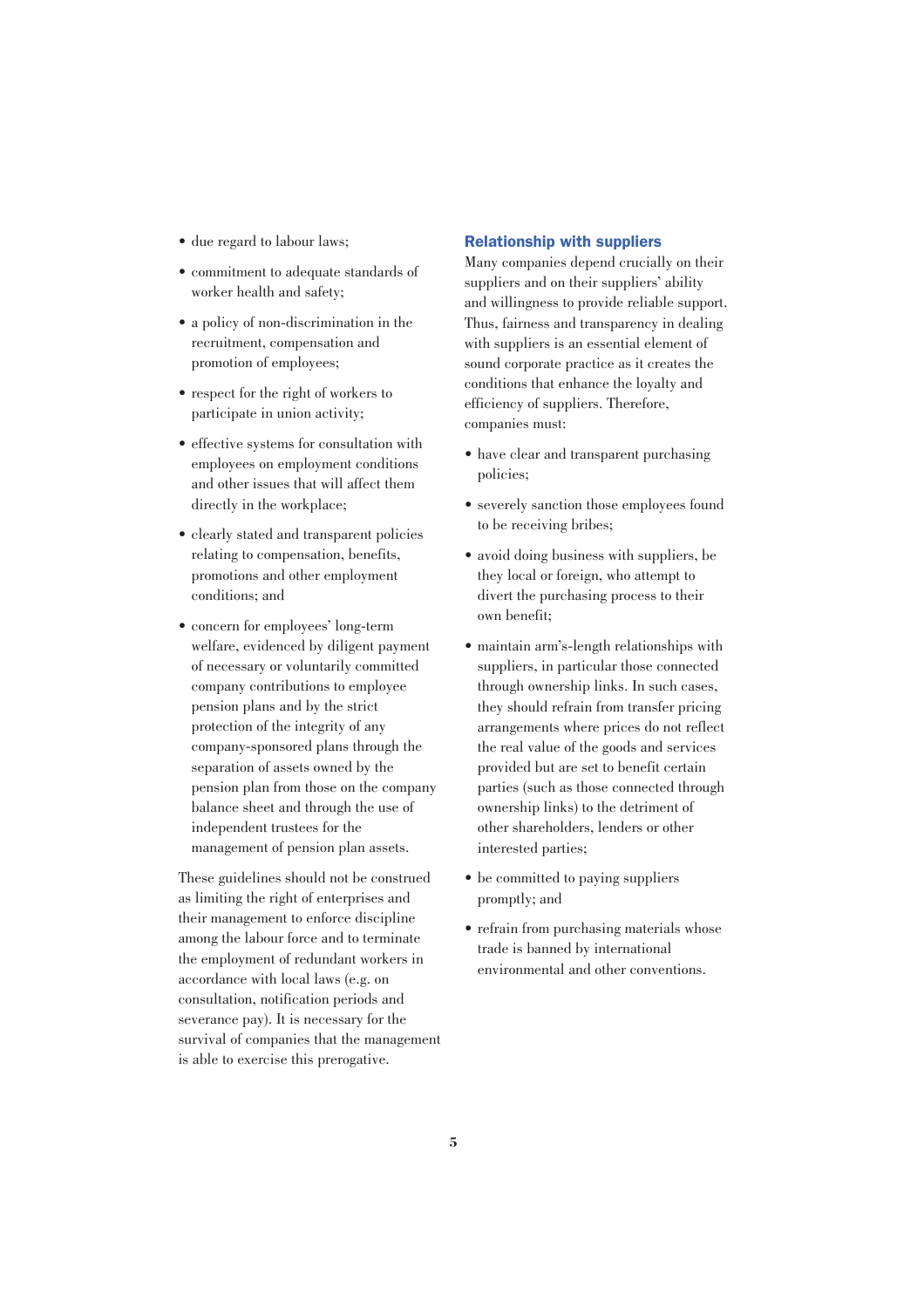### Relationship with the community

As any company is an integral part of the local community in which it resides, a sound relationship with the community is essential. Companies must:

- be sensitive to the concerns of the local population;
- communicate and, when necessary, consult with the local population and with relevant public interest groups; and
- be sensitive to the impact of their activities on the environment and abide by all applicable environmental laws and regulations.

While caring for the environment is presented here as a responsibility of the company towards the immediate community, this responsibility can extend far beyond, to include all other communities and areas whose environment can be affected by the activities of the company. Damage to the environment can also give rise to substantial liabilities for companies. Environmental care is now a broad concern for all responsible investors and lenders.

## Relationship with government and local authorities

Well-managed companies abide by the laws of the countries in which they operate and pay taxes. This is the best and only lasting way of maintaining a sound relationship with government authorities. It is thus a fundamental principle of sound lending and investing to require from companies that they:

- pay all fairly computed taxes;
- abide by all mandatory regulations;
- obtain all permits and other government licences and approvals required for their business; and
- deal with local and central government authorities in an arm's-length way without resorting to bribery or improper ways of influencing administrative decisions.

In countries where the laws, fiscal regimes and judicial systems are in a state of flux. these guidelines might sometimes be viewed as overly onerous or just not feasible. In such cases, it is better to engage in open and transparent dialogue with the authorities on the inappropriateness of certain provisions of the local laws than to take action that could create future liabilities and other problems.

In many countries, governments bear a significant responsibility for the lack of compliance with local laws by companies in their country, particularly in the area of taxes, because of unrealistic legislation or tacit acceptance of bad practices. The burden is thus also on governments to improve the investment environment and continue to liberalise the economy, which would significantly contribute to an improvement in the standards of legal, regulatory and fiscal compliance by companies in their country. Examples of liberalisation include the abolition of quotas, arbitrary controls and licensing which place special discretionary powers in the hands of authorities. Such quotas, controls and licensing reduce investment,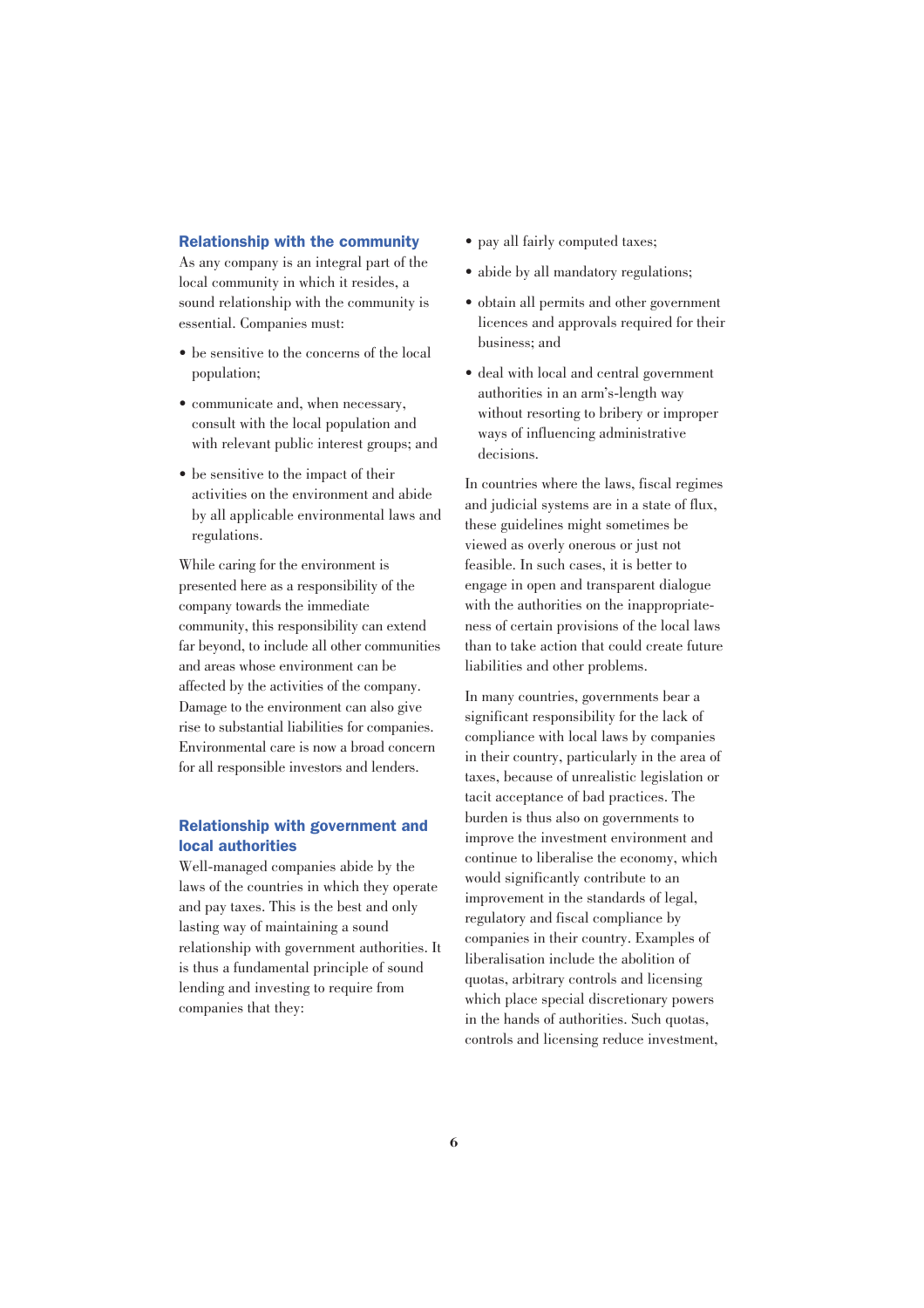inhibit entrepreneurial energies, stimulate the seeking of privileged positions and lead to corruption. In this way, and more generally in managing their affairs in an open and even-handed manner, governments can lead by example. Thus they must be seen to take an active stance in fighting corruption and in eliminating special deals and privileges.

#### Proper checks and balances

A proper system of checks and balances is necessary to ensure the ongoing integrity of the company and of its relationship with the relevant constituencies. Such a system of checks and balances is part of corporate governance, for which basic guidelines have already been articulated. It is based on the general principles of disclosure, management accountability, separation of responsibility and sound internal controls.

The cornerstone of a disclosure policy is the publication of a comprehensive Annual Report, including Annual Accounts with a report from independent external auditors. However, the disclosure policy should also encompass:

- statements of the company's strategic aim and policies, with a commentary on how well these have been achieved during the past year and the plans for the forthcoming period;
- prompt reports to the company's various constituencies on any events which could have a material impact on the company; and
- proper disclosure to the relevant bodies (be it senior management, Board or

shareholders) of all important relationships between the company or its officials and other parties.

The core element of a system of checks, balances and management accountability requires that the shareholders are able to monitor the performance of management and to sanction poor performance, if needed by removing the managers (which can be all the more contentious when management has itself a significant shareholding). The power of the shareholders to direct and remove management has, however, to be balanced with the need to provide the management team of a company with a certain amount of stability in their employment, without which they will not be able or sufficiently motivated to manage the company successfully with a long-term perspective.

Finally, at a more detailed level, internal controls should include:

- a management structure that fosters information-sharing and some collegiate element in decision-making, to avoid an excessive concentration of power, which could increase the risk of mismanagement or fraud;
- procedures to identify and report to the Board and, where appropriate, to shareholders situations of conflict of interest affecting Directors, managers or other senior employees of the company;
- processes to enable management to secure effective control of the business and, in particular, to control movements of cash;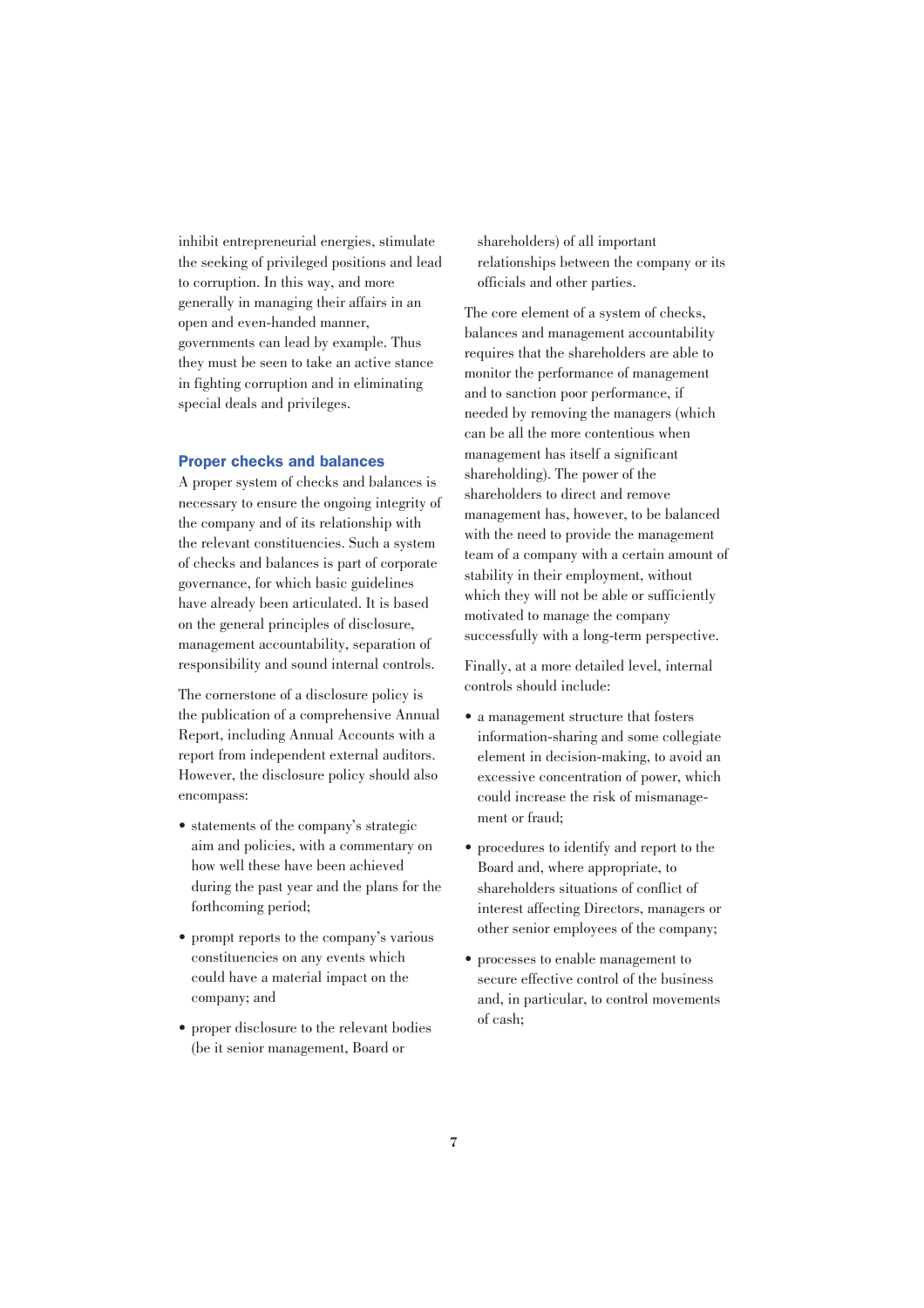- competent internal audit and compliance officers reporting to the Board of the company, with responsibility for auditing the compliance with internal procedures as well as for monitoring all aspects of legal compliance, professional good conduct and good business practice; and
- independent external auditors taking responsibility for auditing the accounts of the company, for examining and commenting on the integrity of the company's financial systems and procedures, and for monitoring compliance with applicable regulations. Ideally, external auditors should also be engaged to report on the company's achievements with respect to their stated corporate governance and business standards policies.

## Creation of a culture that fosters sound business standards and corporate practices

Ultimately, efforts made by companies to adopt sound business standards and corporate practices will fail if, within the company as well as within the environment in which it operates, a culture that fosters such standards does not develop. While, at the company level, this effort needs to be led from the top, i.e. by the Executive Management and key shareholders, conscious steps need to be taken to promote this attitude throughout the company. This could include:

• the preparation and dissemination within the company of a code of conduct for employees;

- the training of employees; and
- sanctions against misconduct.

While the above steps are important, they will not in themselves be sufficient if the investment climate in which the company operates rewards those companies and individuals that do not follow such standards. It is thus incumbent upon the authorities concerned, the company, its suppliers and customers, and its lenders and investors, be they local or foreign, to cooperate with each other and with others in the private sector, to help create a business environment where companies realise that it is clearly in their long-term interests to operate according to sound business principles and corporate practices.

Ultimately, this is the kind of investment climate that will attract reputable investors and lenders.